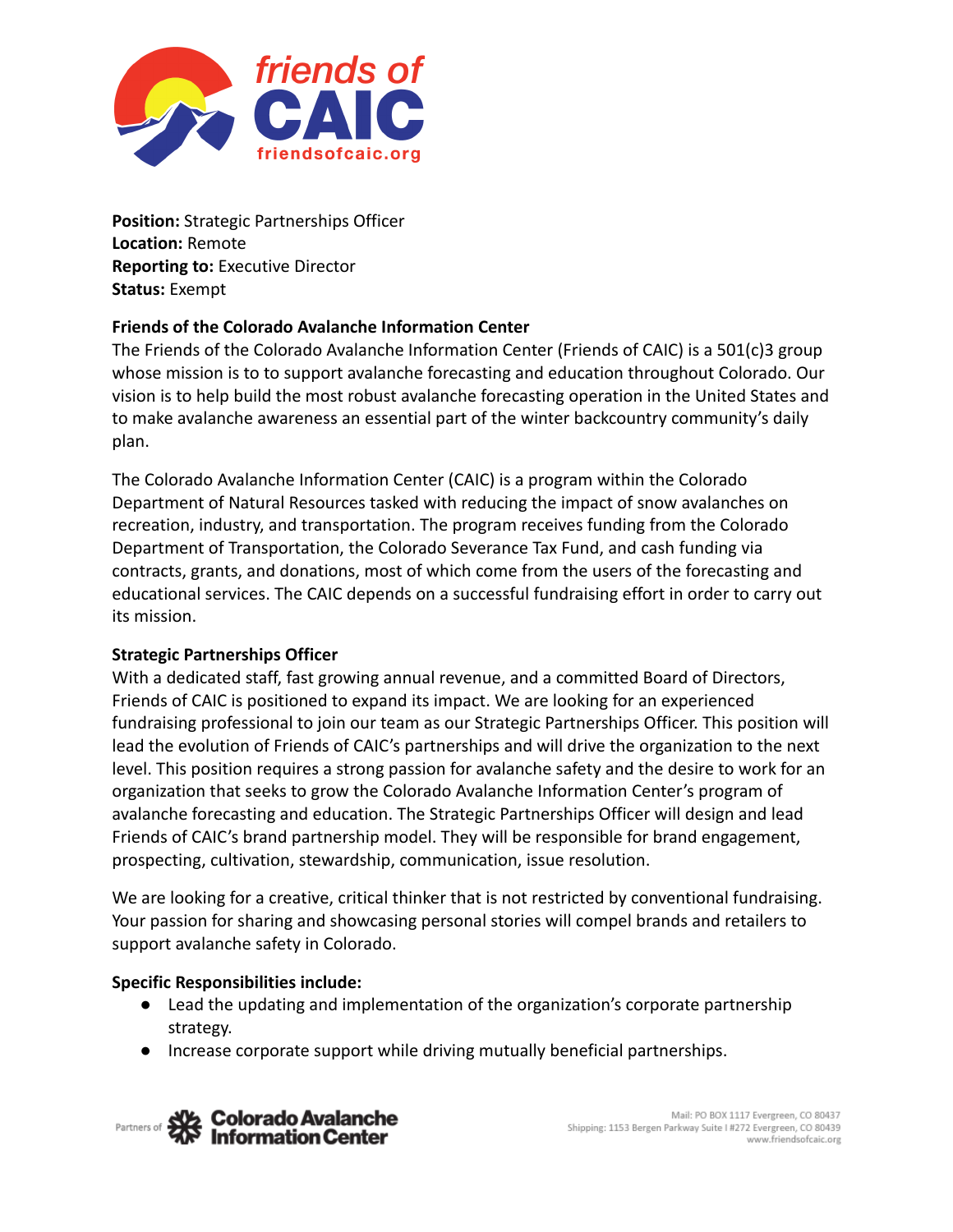- Prepare and present partnership opportunities to corporate partners aligning the Friends of CAIC strategic plan with each corporation's impact strategies.
- Manages a portfolio of existing and new accounts, creating programs to deepen and strengthen relationships.
- Work with the Executive Director and Development Manager to maximize outreach, growth, and activation strategies.
- Support and leverage relationships with the Friends of CAIC board of directors.
- Identify, recruit, and engage partners outside of the outdoor industry.
- Interact with donors, prospective donors, and event attendees.
- Integrate corporate partnerships into our programmatic work.
- Assists with the Friends of CAIC Benefit Bash and other events throughout the State of Colorado.
- Attend annual outdoor trade shows as needed.
- Other duties as assigned.

## **Qualifications:**

- Must embrace the mission of the Friends of CAIC and the CAIC. Experience in one or more winter recreation fields is preferred.
- B.A. degree with a minimum of 2+ years experience in a development role of a non-profit.
- 2+ years of experience working with major brands in an account management capacity.
- Creativity around crafting partnerships, with a unique ability to develop relationships through outdoor recreation.
- Experience working in and or with large companies or within nonprofit organizations' partnerships and marketing departments.
- Excellent written and verbal communication skills.
- Experience working remotely and independently.
- An open and collaborative work style.
- Comfort with the unpredictable nature of small non-profit organizations.
- Proficiency with Microsoft Office suite, GSuite, Adobe Acrobat, CRM tools. Knowledge of Bloomerang and Classy preferred.
- Familiarity with fundraising systems, databases and technology to design and execute the partnerships plan.
- Willingness and ability to travel as needed.
- Strong organizational skills.

# **Working Conditions and location:**

This is a virtual position, as the Friends of CAIC has no central office. You will need to be able to work both independently while collaborating virtually, thus be comfortable communicating using a variety of modern technologies and web-based platforms.

- This position is a full time, year round position.
- The Strategic Partnerships Officer will work a 40-hour workweek that may include weekends and evenings.